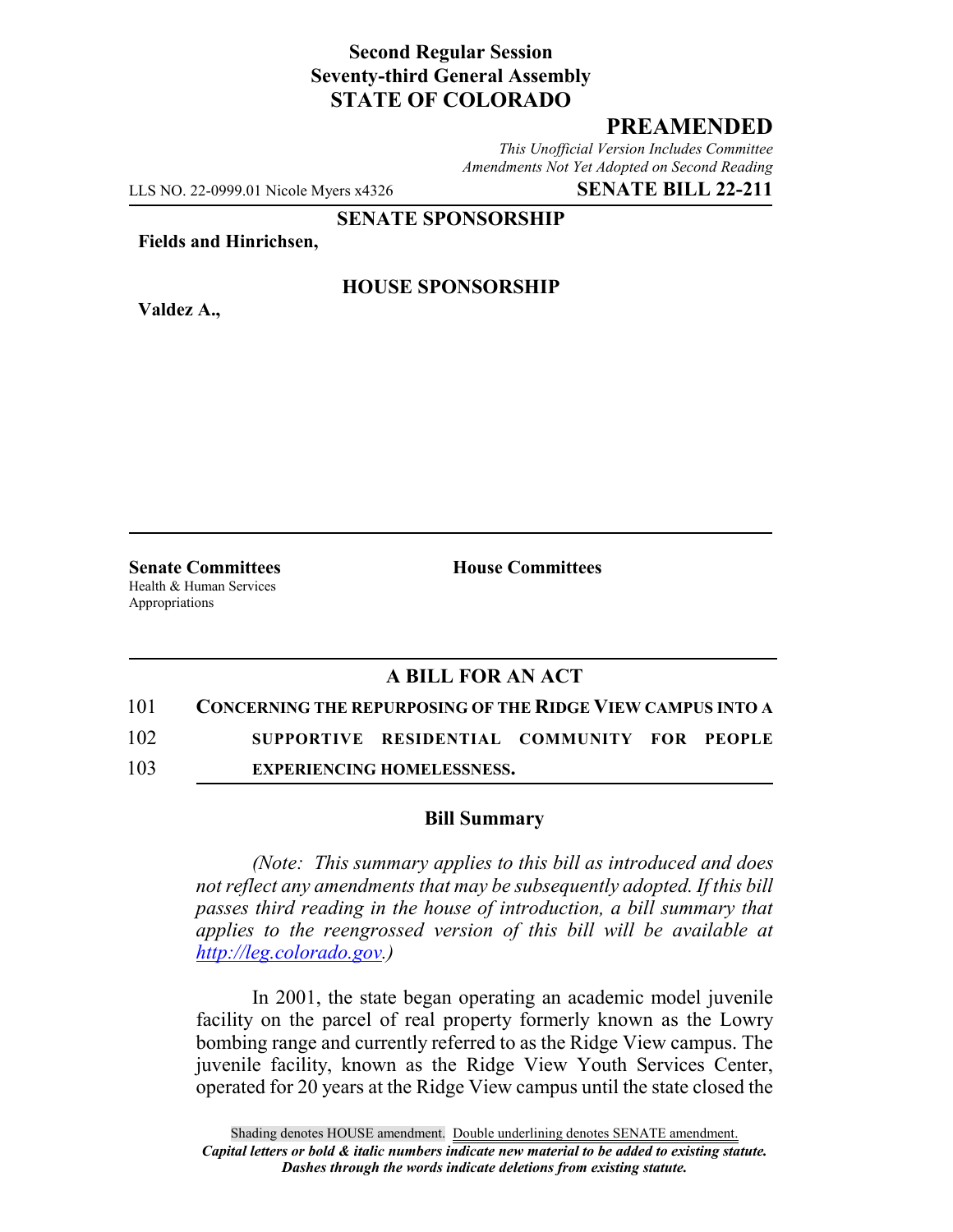facility in 2021. The bill requires that the Ridge View campus be repurposed and converted into the Ridge View Supportive Residential Community to provide transitional housing, a continuum of behavioral health service treatment, medical care, vocational training, and skill development for its residents and the general public.

The department of human services (department) is required to transfer ownership of all or part of the Ridge View campus to the department of personnel for use by the division of housing (division) for the purposes of repurposing the Ridge View campus. The division, in collaboration with the behavioral health administration and the department of human services, is required to develop a feasible master plan for the redevelopment and operations of the Ridge View campus and is required to enter into one or more contracts with private contractors to establish the Ridge View Supportive Residential Community at the Ridge View campus.

The Ridge View Supportive Residential Community is required to provide the following services and programs:

- ! A transitional housing program for individual adults with case management, care coordination, and vocational and housing placement assistance;
- ! A continuum of behavioral health services and treatment, informed by American Society of Addiction Medicine standards, available to people coming from the transitional housing program and to the general public; and
- ! A federally qualified health clinic at which people have access to medical treatments that help facilitate recovery, including medical and dental care and a continuum of behavioral health services. The health clinic and all behavioral health services and treatment are required to be accessible to people receiving other treatment at the Ridge View Supportive Residential Community, people residing in the transitional housing, and the general public.

The bill specifies eligibility criteria for the programs and services that will be offered at the Ridge View Supportive Residential Community and specifies how individuals may be referred to the community.

For the 2022-23 state fiscal year, the bill requires the general assembly to appropriate money from the economic recovery and relief cash fund to the division for the repurposing of the Ridge View campus and authorizes the division to use up to 10% of the amount appropriated for its administrative costs in connection with the repurposing of the Ridge View campus. The bill requires the division to comply with specified reporting requirements.

<sup>1</sup> *Be it enacted by the General Assembly of the State of Colorado:*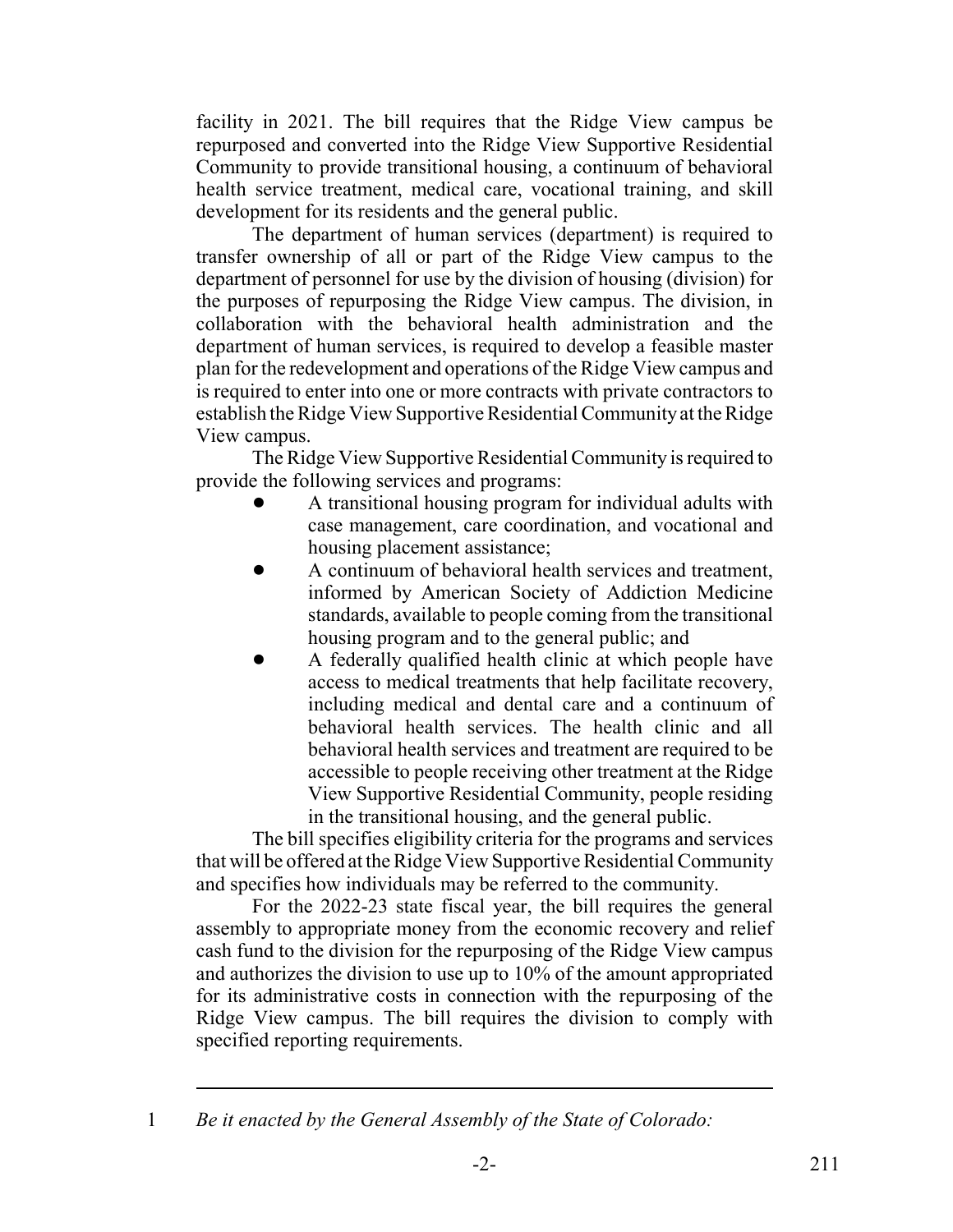**SECTION 1.** In Colorado Revised Statutes, 24-32-703, **add** (7.5) as follows:

 **24-32-703. Definitions.** As used in this part 7, unless the context otherwise requires:

 (7.5) "RIDGE VIEW CAMPUS" MEANS THE REAL PROPERTY FORMERLY KNOWN AS THE LOWRY BOMBING RANGE THAT WAS REDEVELOPED BY THE STATE IN 2001 AND THAT HOUSED THE RIDGE VIEW YOUTH SERVICES CENTER UNTIL 2021.

 **SECTION 2.** In Colorado Revised Statutes, **add** 24-32-726 as follows:

 **24-32-726. Ridge View Supportive Residential Community at the Ridge View campus - report - legislative declaration.** (1) **Legislative declaration.** (a) THE GENERAL ASSEMBLY HEREBY FINDS, DETERMINES, AND DECLARES THAT:

 (I) AS THE UNITED STATES DEPARTMENT OF HOUSING AND URBAN DEVELOPMENT STATED AFTER THE PASSAGE OF THE "AMERICAN RESCUE PLAN ACT OF 2021", THE COVID-19 PANDEMIC HAS EXACERBATED OUR 18 NATION'S ALREADY SEVERE HOUSING AFFORDABILITY CRISIS;

 (II) TODAY, ONE IN FIVE RENTERS IS BEHIND ON RENT AND JUST 20 OVER TEN MILLION HOME OWNERS ARE BEHIND ON MORTGAGE PAYMENTS; (III) PEOPLE OF COLOR FACE EVEN GREATER HARDSHIPS AND ARE 22 MORE LIKELY TO HAVE DEFERRED OR MISSED PAYMENTS, PUTTING THEM 23 AT A GREATER RISK OF EVICTION AND FORECLOSURE;

 (IV) AT THE SAME TIME, OUR NATION'S HOMELESSNESS CRISIS HAS WORSENED DURING THE PANDEMIC, AS PEOPLE EXPERIENCING HOMELESSNESS ARE HIGHLY VULNERABLE TO COVID-19 TRANSMISSION, 27 ILLNESS, AND SEVERITY DUE TO THEIR USE OF CONGREGATE SHELTERS AND

-3- 211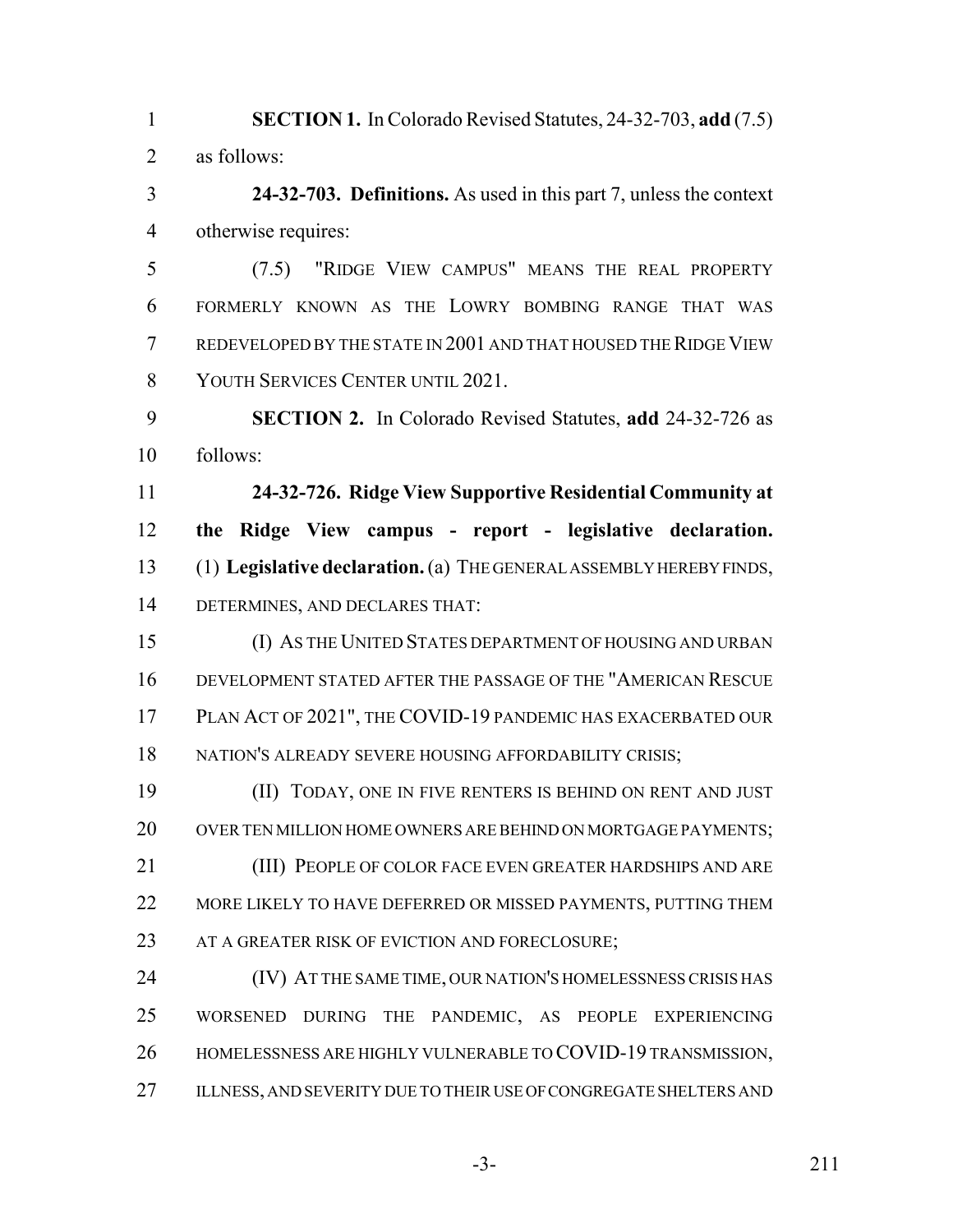THEIR HIGH PREVALENCE OF UNDERLYING HEALTH CONDITIONS;

 (V) COLORADO IS NO EXCEPTION, AS THE COVID-19 PANDEMIC HAS HIT LOW- AND EXTREMELY LOW-INCOME INDIVIDUALS AND FAMILIES WHO WERE ALREADY SEVERELY COST-BURDENED, INCREASING THEIR RISK OF EXPERIENCING HOMELESSNESS OR INABILITY TO RESOLVE THEIR HOMELESSNESS;

 (VI) IN THE DENVER METRO AREA ALONE, SHELTERS SAW A NINETY-NINE PERCENT INCREASE IN PEOPLE EXPERIENCING HOMELESSNESS FOR THE FIRST TIME FROM JANUARY 2020 TO JANUARY 2021; AND

 (VII) THE NUMBER OF DEATHS DUE TO OVERDOSE AMONG PEOPLE EXPERIENCING HOMELESSNESS IN THE CITY AND COUNTY OF DENVER 12 INCREASED BY THIRTY-FOUR PERCENT FROM 2020 TO 2021.

 (b) THE GENERAL ASSEMBLY FURTHER FINDS AND DECLARES THAT: (I) THE RIDGE VIEW CAMPUS, THAT FORMERLY OPERATED AS THE RIDGE VIEW YOUTH SERVICES CENTER, IS NO LONGER BEING USED AS OF 16 JULY 1, 2021, AND THE STATE HAS THE OPPORTUNITY TO REPURPOSE THE CAMPUS TO ENSURE THAT IT CONTINUES TO SUPPORT COLORADANS MOST 18 IN NEED;

 (II) CONVERTING THE RIDGE VIEW CAMPUS INTO A RECOVERY-ORIENTED COMMUNITY FOR INDIVIDUAL ADULTS WITHOUT 21 STABLE HOUSING WHO WISH TO FOCUS ON RECOVERY FROM A SUBSTANCE 22 USE DISORDER WILL PROVIDE LOW-BARRIER ACCESS TO COMPREHENSIVE CARE AND TREATMENTS AND WILL ALLOW PEOPLE TO RECOVER AND HEAL 24 IN A SAFE AND STABLE ENVIRONMENT;

25 (III) THE RIDGE VIEW SUPPORTIVE RESIDENTIAL COMMUNITY AT THE RIDGE VIEW CAMPUS WILL INCLUDE MULTIPLE COMPONENTS TO PROVIDE COMPREHENSIVE SUPPORT ACROSS A CONTINUUM OF SUBSTANCE

-4- 211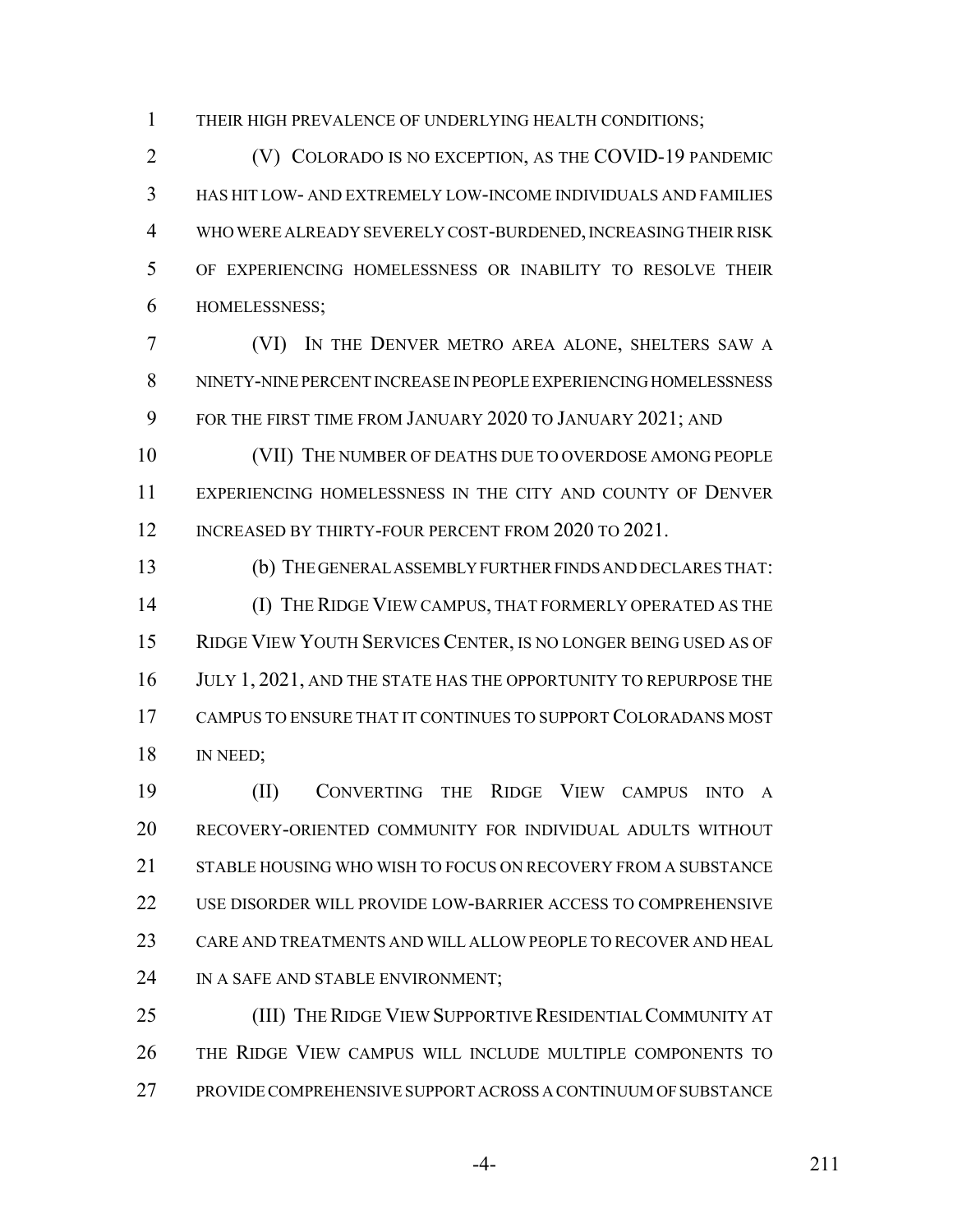USE RECOVERY TREATMENTS AND PROGRAMMING, AND THE GOAL WILL BE TO HAVE INDIVIDUALS LEAVE THE RIDGE VIEW SUPPORTIVE RESIDENTIAL COMMUNITY IN ACTIVE RECOVERY AND IMPROVED HEALTH SO THEY CAN TRANSITION TO STABLE HOUSING AND COMMUNITY-BASED SUPPORTS, AS 5 WELL AS EMPLOYMENT WHERE POSSIBLE; (IV) WHILE THE RIDGE VIEW CAMPUS WILL SERVE AN IMPORTANT NEED AS A RECOVERY-ORIENTED COMMUNITY PURSUANT TO THIS SECTION,

THE STATE CONTINUES TO EXPERIENCE A YOUTH MENTAL HEALTH CRISIS.

COLORADO REMAINS COMMITTED TO ADDRESSING THE BEHAVIORAL

HEALTH CRISIS THROUGH COLLABORATION ACROSS STATE GOVERNMENT

11 TO ENSURE THAT CHILDREN HAVE ACCESS TO THE CARE THEY NEED IN THE

12 MOST APPROPRIATE SETTING.

**(V) PROVIDING SUPPORT AND PROGRAMMING PURSUANT TO THIS**  SECTION AT THE RIDGE VIEW SUPPORTIVE RESIDENTIAL COMMUNITY IS AN IMPORTANT GOVERNMENT SERVICE.

 (2) **Administration.** (a) BEGINNING JULY 1, 2022, THE RIDGE VIEW CAMPUS IS DESIGNATED AS A SUPPORTIVE RESIDENTIAL COMMUNITY FOR PEOPLE EXPERIENCING HOMELESSNESS THAT SHALL BE KNOWN AS THE RIDGE VIEW SUPPORTIVE RESIDENTIAL COMMUNITY. THE PURPOSE OF THE RIDGE VIEW SUPPORTIVE RESIDENTIAL COMMUNITY IS TO PROVIDE TRANSITIONAL HOUSING, A CONTINUUM OF BEHAVIORAL HEALTH SERVICES AND TREATMENT, MEDICAL CARE, VOCATIONAL TRAINING, AND SKILL DEVELOPMENT FOR THE RESIDENTS AND THE GENERAL PUBLIC. THE DEPARTMENT OF HUMAN SERVICES SHALL TRANSFER OWNERSHIP OF ALL OR PART OF THE RIDGE VIEW CAMPUS TO THE DEPARTMENT OF PERSONNEL FOR USE BY THE DIVISION OF HOUSING FOR THE PURPOSES OF THIS SECTION. THE DEPARTMENT OF HUMAN SERVICES MAY RETAIN OWNERSHIP OF ANY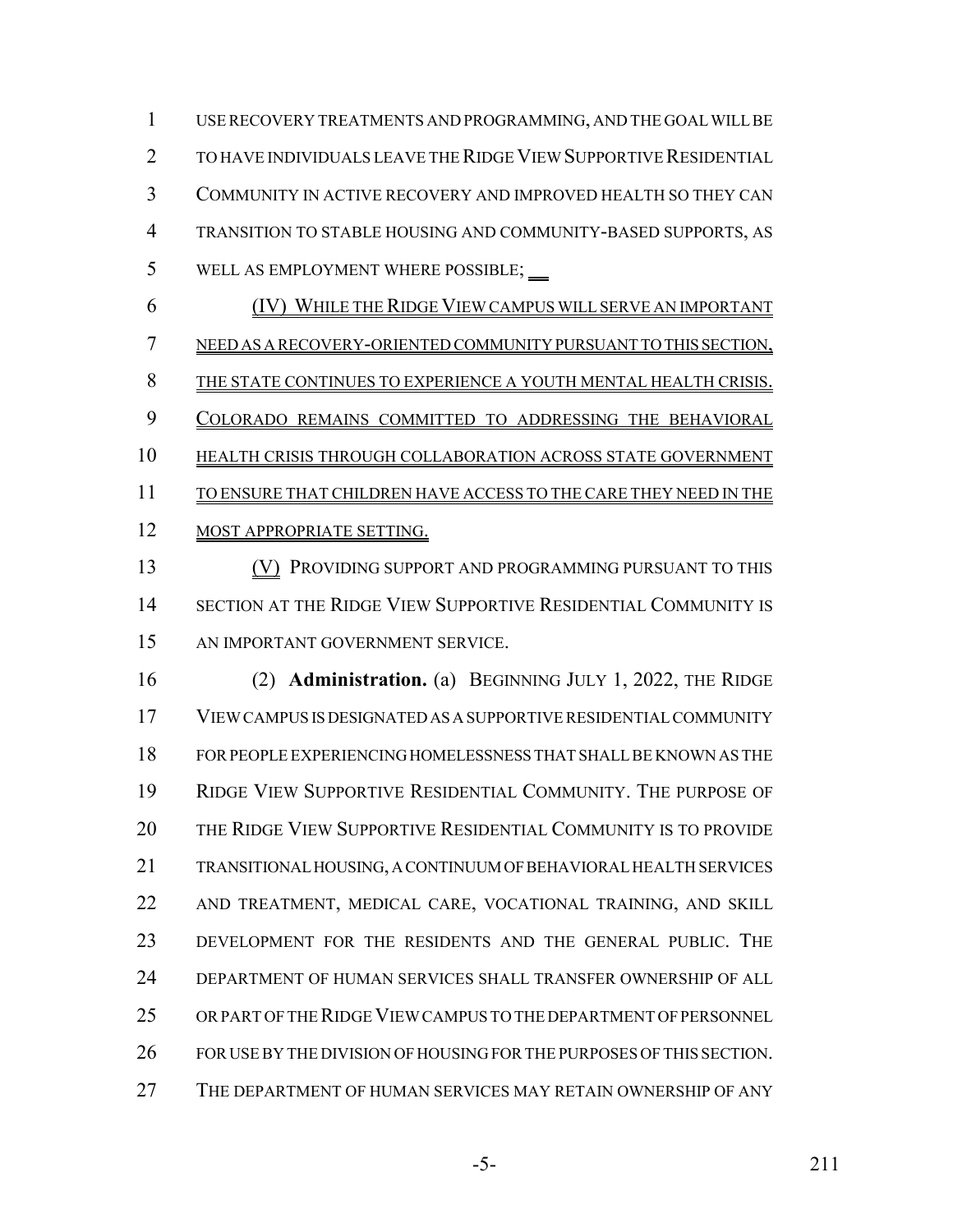VACANT PORTION OF THE RIDGE VIEW CAMPUS THAT IS NOT REQUIRED FOR THE PURPOSES SPECIFIED IN THIS SECTION AND USE, OR ALLOW ANOTHER STATE AGENCY TO USE, ANY SUCH PORTION OF THE RIDGE VIEW CAMPUS FOR ANY OTHER LAWFUL PURPOSE.

 (b) THE DIVISION, IN COLLABORATION WITH THE BEHAVIORAL HEALTH ADMINISTRATION, CREATED IN PART 2 OF ARTICLE 60 OF TITLE 27, AND THE DEPARTMENT OF HUMAN SERVICES, SHALL DEVELOP A FEASIBLE MASTER PLAN FOR THE REDEVELOPMENT AND OPERATION OF THE RIDGE VIEW CAMPUS INTO THE RIDGE VIEW SUPPORTIVE RESIDENTIAL COMMUNITY, INCLUDING A FINANCIAL PLAN FOR START-UP AND ONGOING 11 OPERATIONAL COSTS. THE DIVISION SHALL ENTER INTO ONE OR MORE CONTRACTS WITH PUBLIC OR PRIVATE CONTRACTORS TO ESTABLISH THE COMMUNITY. THE CONTRACTOR OR CONTRACTORS SELECTED BY THE DIVISION MUST BE EXPERIENCED IN PROVIDING STATEWIDE INTEGRATED HOUSING, HEALTH CARE, RECOVERY TREATMENT, AND SUPPORTIVE SERVICE PROGRAMS FOR PEOPLE EXPERIENCING HOMELESSNESS OR SIMILAR POPULATIONS.

 (c) THE RIDGE VIEW SUPPORTIVE RESIDENTIAL COMMUNITY SHALL PROVIDE FOOD AND ROOM AND BOARD TO EACH INDIVIDUAL WHILE RESIDING AT THE COMMUNITY AT NO COST TO THE INDIVIDUAL.

- 21 (d) THE DEPARTMENT OF HUMAN SERVICES, IN PARTNERSHIP WITH 22 THE BEHAVIORAL HEALTH ADMINISTRATION AND THE DEPARTMENT OF 23 HEALTH CARE POLICY AND FINANCING, WILL WORK TO ENSURE THAT YOUTH BED CAPACITY WILL BE CREATED ELSEWHERE IN A MANNER THAT MOST APPROPRIATELY SERVES THE MENTAL HEALTH NEEDS OF COLORADO'S YOUTH.
- (3) **Transitional housing program.** (a) THE RIDGE VIEW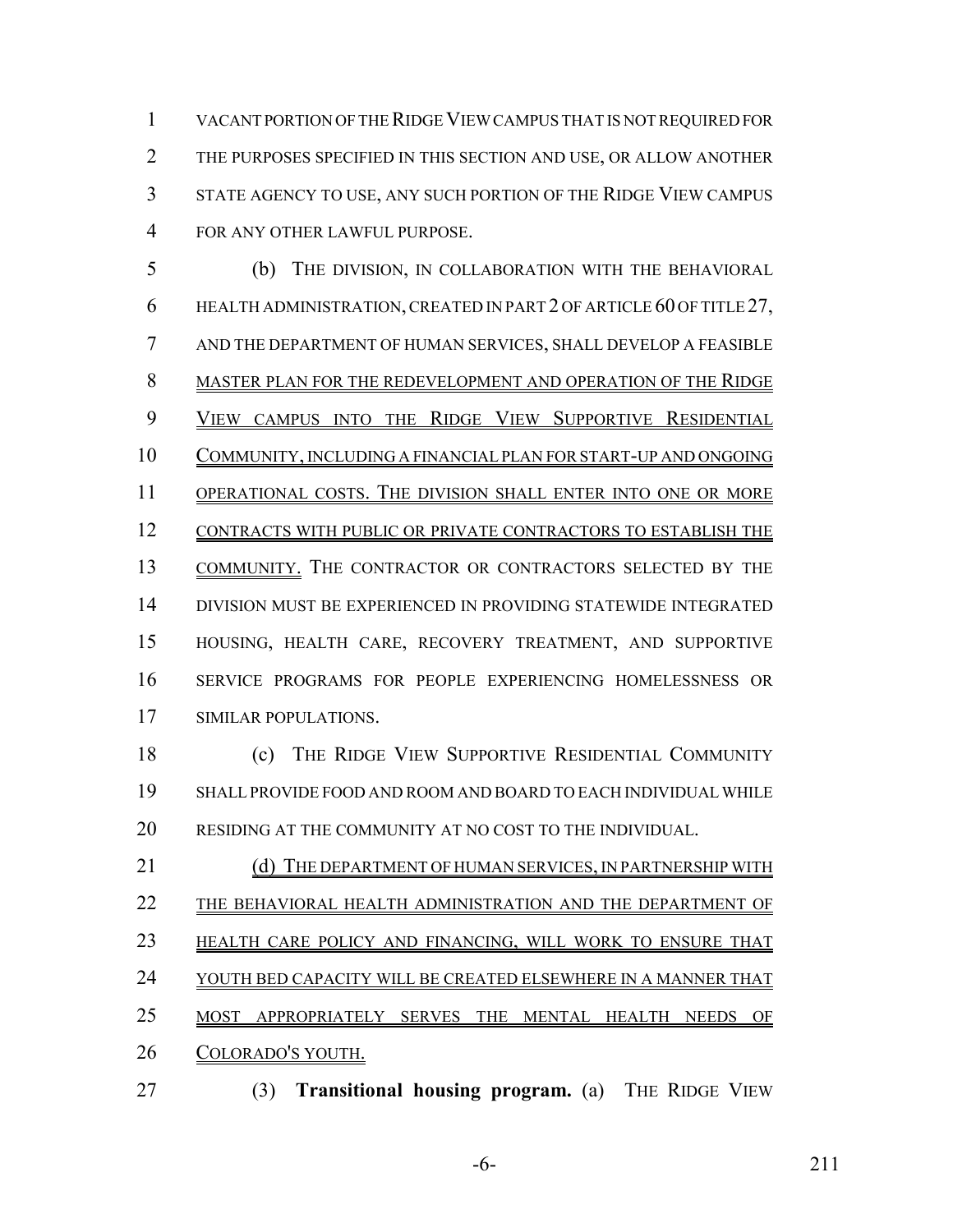SUPPORTIVE RESIDENTIAL COMMUNITY SHALL PROVIDE TRANSITIONAL HOUSING FOR INDIVIDUAL ADULTS FOR UP TO TWO YEARS WITH CASE MANAGEMENT, CARE COORDINATION, AND VOCATIONAL AND HOUSING PLACEMENT ASSISTANCE. IN ALIGNMENT WITH BEST PRACTICES, THE TRANSITIONAL HOUSING PROGRAM SHALL PROVIDE CASE MANAGERS AND PEER SUPPORTS AT AN AVERAGE RATIO OF ONE CASE MANAGER FOR EVERY FIFTEEN TRANSITIONAL HOUSING RESIDENTS.

(b) THE TRANSITIONAL HOUSING PROGRAM SHALL:

 (I) FOCUS ON PERSON-CENTERED GOAL PLANNING AND CARE COORDINATION;

 (II) CONNECT INDIVIDUALS TO PERMANENT HOUSING OPTIONS IN 12 THEIR COMMUNITY OF CHOICE;

 (III) PROVIDE EMPLOYMENT ASSISTANCE SUCH AS VOCATIONAL EDUCATION AND INDIVIDUAL PLACEMENT AND SUPPORT; AND

 (IV) CONNECT INDIVIDUALS TO SAFETY-NET PROGRAMS FOR 16 WHICH THEY ARE ELIGIBLE, SUCH AS SNAP, MEDICAID, SSI, SSDI, TANF, HOUSING VOUCHER PROGRAMS, AND UNEMPLOYMENT INSURANCE BENEFITS.

 (4) **Substance use recovery treatment and services.** THE RIDGE VIEW SUPPORTIVE RESIDENTIAL COMMUNITY SHALL PROVIDE A 21 CONTINUUM OF CARE INFORMED BY AMERICAN SOCIETY OF ADDICTION MEDICINE STANDARDS, WHICH SHALL BE AVAILABLE TO PEOPLE COMING FROM THE TRANSITIONAL HOUSING PROGRAM AND TO THE GENERAL 24 PUBLIC DEEMED TO BE IN MEDICAL NEED OF THE CARE.

 (5) **Federally qualified health center.** THE RIDGE VIEW SUPPORTIVE RESIDENTIAL COMMUNITY SHALL PROVIDE A FEDERALLY QUALIFIED HEALTH CENTER, AS DEFINED IN THE FEDERAL "SOCIAL

-7- 211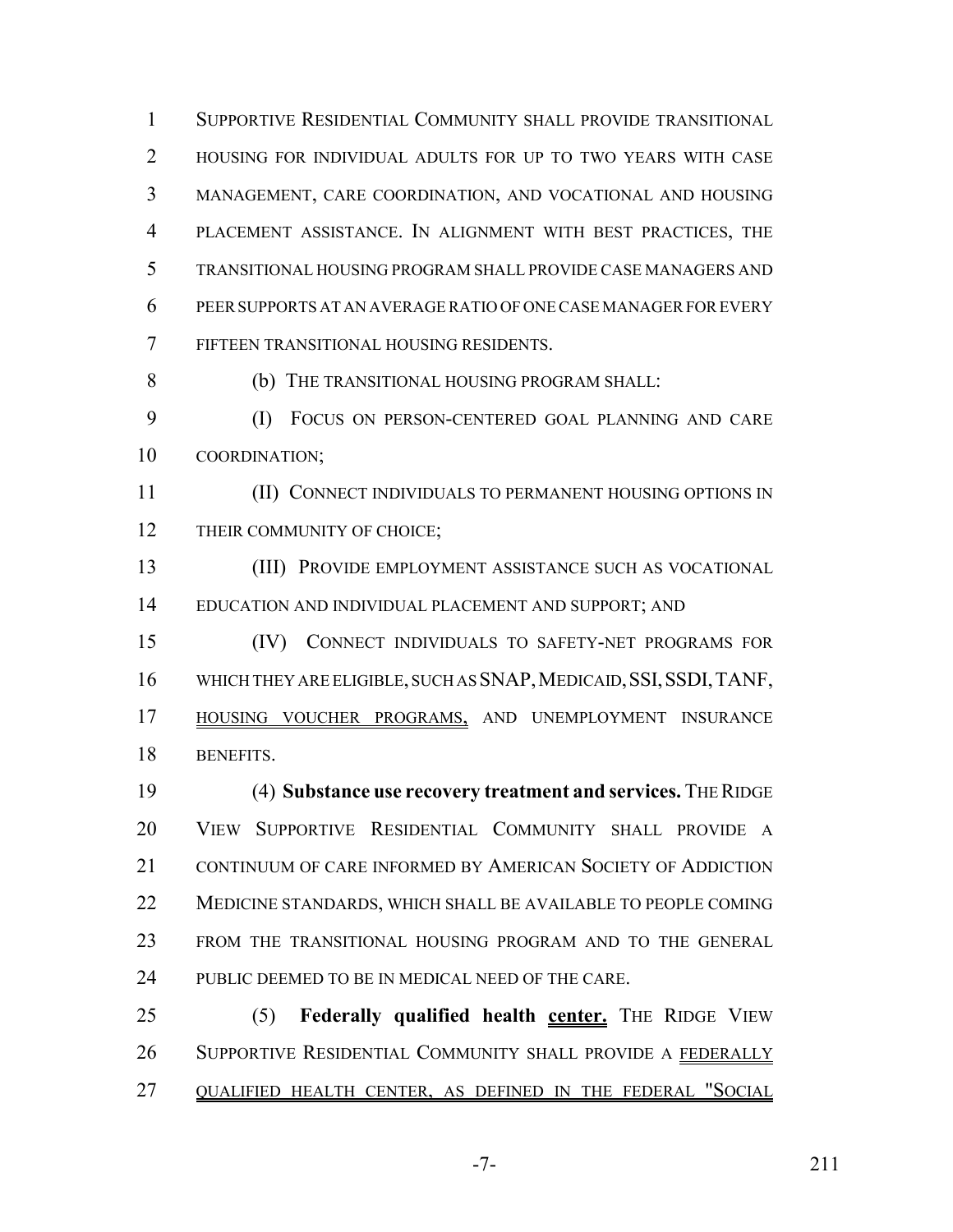1 SECURITY ACT", 42 U.S.C. SEC. 1395x (aa)(4), OR OTHER PRIMARY CARE CLINIC, AT WHICH PEOPLE HAVE ACCESS TO MEDICAL TREATMENTS THAT HELP FACILITATE RECOVERY, INCLUDING MEDICAL AND DENTAL CARE AND A CONTINUUM OF BEHAVIORAL HEALTH SERVICES. THE HEALTH CENTER AND ALL TREATMENT SERVICES PROVIDED BY THE CENTER SHALL BE ACCESSIBLE TO PEOPLE IN THE TRANSITIONAL HOUSING PROGRAM AND TO MEMBERS OF THE GENERAL PUBLIC DEEMED TO BE IN MEDICAL NEED OF THE TREATMENT.

 (6) **Eligibility.** (a) TO BE ELIGIBLE TO RESIDE IN AND RECEIVE SERVICES AT THE TRANSITIONAL HOUSING PROGRAM, AN INDIVIDUAL MUST BE:

 (I) EXPERIENCING HOMELESSNESS OR BE AT RISK OF EXPERIENCING HOMELESSNESS;

**(II) CHOOSING TO FOCUS ON RECOVERY VOLUNTARILY; AND** 

 (III) IN A POSITION WHERE IT IS MEDICALLY SAFE FOR THE INDIVIDUAL TO BE IN TRANSITIONAL HOUSING.

 (b) THE RIDGE VIEW SUPPORTIVE RESIDENTIAL COMMUNITY SHALL PRIORITIZE ACCESS FOR INDIVIDUALS BASED ON NEED, THE LENGTH OF TIME THE INDIVIDUAL HAS BEEN EXPERIENCING HOMELESSNESS, WITH PRIORITY FOR INDIVIDUALS WHO HAVE BEEN EXPERIENCING HOMELESS FOR THE LONGEST PERIOD, AND THE FREQUENCY WITH WHICH THE INDIVIDUAL USES PUBLIC SYSTEMS, WITH PRIORITY FOR INDIVIDUALS WHO ARE THE 23 MOST FREQUENT USERS OF SUCH SYSTEMS.

 (7) **Referral coordination.** THE ORGANIZATION OR ORGANIZATIONS THAT ADMINISTER THE RIDGE VIEW SUPPORTIVE RESIDENTIAL COMMUNITY SHALL WORK WITH LOCAL PROVIDERS ACROSS THE STATE TO SET UP A REFERRAL SYSTEM FOR CLIENTS TO LIVE AT THE

-8- 211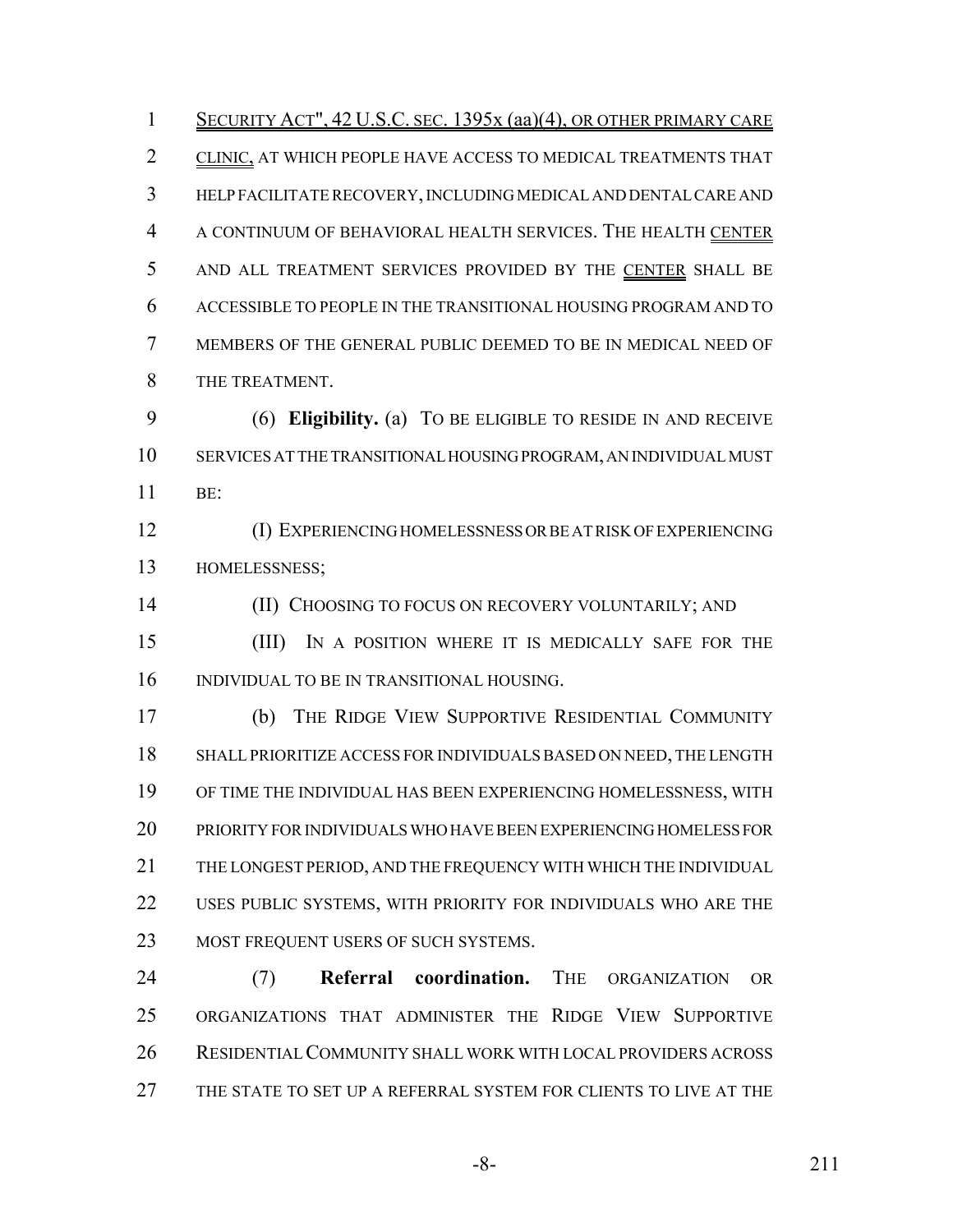COMMUNITY. THE REFERRAL SYSTEM SHALL EMPHASIZE THE CRITERIA SPECIFIED IN SUBSECTION (6) OF THIS SECTION, COORDINATE TRANSPORTATION TO AND FROM THE RIDGE VIEW SUPPORTIVE RESIDENTIAL COMMUNITY, AND ASSIST INDIVIDUALS IN THE TRANSITION BACK TO THE GENERAL COMMUNITY AFTER RESIDING AT THE RIDGE VIEW SUPPORTIVE RESIDENTIAL COMMUNITY.

 (8) **Source of money for repurposing the Ridge View campus.** (a) FOR THE 2022-23 STATE FISCAL YEAR, THE GENERAL ASSEMBLY SHALL APPROPRIATE FORTY-FIVE MILLION DOLLARS FROM THE ECONOMIC RECOVERY AND RELIEF CASH FUND CREATED IN SECTION 24-75-228 (2)(a) TO THE DIVISION FOR THE PURPOSES OF THIS SECTION. ANY MONEY APPROPRIATED IN THE 2022-23 STATE FISCAL YEAR THAT IS NOT ENCUMBERED OR EXPENDED AT THE END OF THAT STATE FISCAL YEAR REMAINS AVAILABLE FOR EXPENDITURE BY THE DIVISION IN SUBSEQUENT STATE FISCAL YEARS WITHOUT FURTHER APPROPRIATION, SUBJECT TO THE REQUIREMENTS FOR OBLIGATING AND EXPENDING MONEY RECEIVED UNDER THE FEDERAL "AMERICAN RESCUE PLAN ACT OF 2021", PUB.L. 117-2, AS SPECIFIED IN SECTION 24-75-226 (4)(d).

 (b) THE DIVISION MAY USE UP TO TEN PERCENT OF THE AMOUNT APPROPRIATED PURSUANT TO THIS SECTION FOR ITS COSTS ASSOCIATED WITH ADMINISTERING THE REQUIREMENTS OF THIS SECTION, INCLUDING 22 THE REQUIREMENTS SPECIFIED IN SUBSECTION (2)(b) OF THIS SECTION.

 (9) **Reporting requirement.** (a) THE DIVISION SHALL COMPLY WITH THE COMPLIANCE, REPORTING, RECORD-KEEPING, AND PROGRAM EVALUATION REQUIREMENTS ESTABLISHED BY THE OFFICE OF STATE PLANNING AND BUDGETING AND THE STATE CONTROLLER IN ACCORDANCE WITH SECTION 24-75-226 (5).

-9- 211